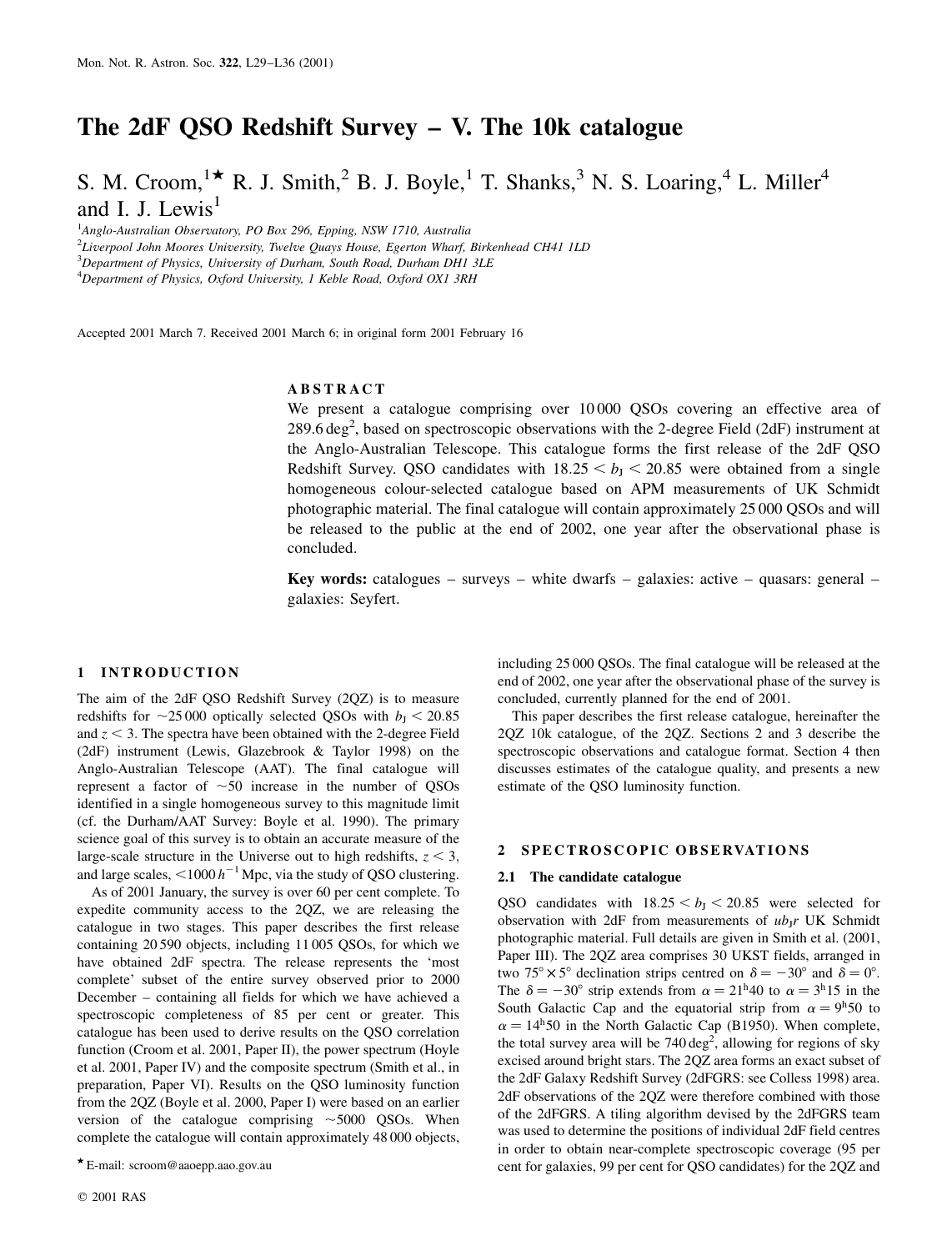2dFGRS targets in the survey area with the minimum number of individual 2dF pointings.

The 2QZ colour selection is designed to be largely complete (>90 per cent) for QSOs with  $0.3 < z < 2.2$ . At higher redshifts,  $2.2 < z < 3.0$ , the photometric completeness of the survey gradually drops, with the highest redshift QSOs in the 2QZ being found at  $z \approx 3$ . Paper I provides an estimate of the completeness contours based on  $ub_1r$  selection as a function of  $b_1$ and z. The stellar morphological criterion also causes incompleteness at low redshifts. This is more difficult to estimate but it is likely to cause some form of incompleteness up to  $z \sim 0.5$ . The photometric errors in the magnitudes will be discussed extensively in Paper III. They are approximately constant over the magnitude range of the survey  $\sigma(b_1) = \sigma(r) = 0.1$ ,  $\sigma(u) = 0.15$ . Independent CCD sequences have been used to calibrate each UKST field (Boyle, Shanks & Croom 1995; Croom et al. 1999).

#### 2.2 2dF observations

Observations of the 2QZ began in 1997 October. This initial release is based on 304 individual 2dF fields observed over the period 1997 October to 2000 November. The two 2dF spectrographs each contain one  $1024 \times 1024$  Tektronix CCD with 24- $\mu$ m pixels and are each fed by 200 optical fibres. 2QZ objects were observed with 2dF using the low-resolution 300B gratings, providing a dispersion of 178.8  $\AA$  mm<sup>-1</sup> (4.3  $\AA$  pixel<sup>-1</sup>) and a resolution of  $\approx 8.6 \text{ Å}$  ( $\approx 2 \text{ pixel}$  FWHM) over the range  $3700-7900$  Å. Each optical fibre has a diameter on the sky of 2.16 arcsec at the centre of a field, falling to 2 arcsec at the edge of the field. The fibre spectra are projected to  $\sim$ 1.5 pixel (FWHM) on the detector and are each separated by  $\sim$  5 pixel. Each field received an approximately 55-min integration  $(3 \times 1100 \text{ s})$ , combined with a flat-field, used to determine the positions of the fibre spectra on each CCD frame, and a CuArHe arc for wavelength calibration. The fields were observed in a wide variety of seeing conditions (1-2.5 arcsec FWHM) and transparency (details of conditions are included in the data release). Where possible, integration times were adjusted to match conditions. However, the instrumental requirement to observe 2dF fields at the hour angle for which they had been configured limited the opportunity to extend integration times significantly. As a result the quality of data can vary significantly from field to field. We have attempted to minimize the effects of this variation in the 10k release by only including objects from fields where at least 85 per cent of the objects observed yielded a spectroscopic identification.

Data from 2dF were reduced using the pipeline reduction system 2DFDR (Bailey et al. 2001). CCD frames from each spectrograph were reduced separately. Following bias removal, fibre extraction and wavelength calibration, the transmissions of each fibre were normalized using the relative strengths of the night sky lines in each fibre spectrum. Sky subtraction was then done by subtracting a median sky spectrum determined from up to 20 skydedicated fibres in each frame (the minimum number of sky fibres used was six per spectrograph).

#### 3 THE CATALOGUE

#### $3.1$ Spectroscopic identification

Reduced spectra of QSO candidates were then passed through a non-interactive program, AUTOZ (Miller et al., in preparation), to classify individual objects and measure a redshift for those that turned out to be QSOs or galaxies. The  $ub_1r$  colour-selection process used to generate the input catalogue has non-negligible contamination (originally estimated to be  $\sim$ 45 per cent, see Paper III) from Galactic stars (subdwarfs and white dwarfs) and compact emission-line galaxies. AUTOZ fits a variety of templates to each observed spectrum. These templates include QSOs, both 'normal' and broad-absorption-line (BAL) QSOs, emission-line galaxies and a library of stellar spectra including main-sequence types from O to M and DA, DB and DZ white dwarfs. The AUTOZ program uses the fact that data are collected on a large number of different objects (QSOs, galaxies and stars) at once  $(\sim 200$  per spectrograph) to estimate the wavelength-dependent sensitivity and noise. These terms are then taken into account when carrying out a  $\chi^2$  fit to the templates to derive the best-fitting model.

In general AUTOZ produces reliable identifications for a wide variety of the objects. However, we have carried out manual checks of all spectra in the survey to identify the small fraction of objects with peculiar or low signal-to-noise ratio (S/N) spectra which AUTOZ had difficulty in identifying correctly. Each member of the 2QZ team independently examined 5000–6000 spectra by eye and corrected any AUTOZ identifications that were clearly in error. As a further double-check, two members of the survey (BJB and SMC) re-examined all spectra to ensure a degree of homogeneity in this re-classification procedure.

The sources are classified into six categories:

QSO: spectrum with one or more broad  $(>1000 \text{ km s}^{-1})$ emission lines:

NELG (narrow-emission-line galaxy): galaxy spectrum with one or more narrow  $(<1000 \text{ km s}^{-1})$  emission lines;

gal: galaxy spectrum with no emission lines;

star: Galactic star spectrum;

cont: high-S/N spectrum  $(S/N > 10)$  with no identifiable emission or absorption features;

??: unclassifiable spectrum because of low S/N.

The quality of the identification and redshift estimation is divided into three levels of confidence:

quality 1: high-quality identification or redshift;

quality 2: low-quality identification or redshift;

quality 3: no classification or redshift assignment.

A quality flag is assigned independently to both the identification and redshift of an object. Approximately 6 per cent of objects were found to have low-quality identifications (quality 2); these objects appear in the final catalogue with a '?' against their identification (apart from objects identified as cont, which all have quality 2 identifications).

For each 2dF pointing we calculate a *spectroscopic* completeness, being the ratio of objects observed in the field with quality 1 or quality 2 identifications to the total number of spectroscopically observed objects. Stars are likely to dominate the unidentified population, at least for low levels of incompleteness. This is because their weak spectral features make them very difficult to identify from low-S/N spectra. In contrast, QSOs with broad emission lines should be amongst the easiest class of objects to identify from low-S/N spectra. To establish the spectroscopic incompleteness level at which we also begin to lose significant numbers of QSOs, we compared the normalized QSO numbermagnitude relation obtained from fields with greater than 95 per cent completeness with those from fields with completenesses in the range 90–95, 85–90, 80–85 and 75–80 per cent. Using a Kolmogorov-Smirnov test, we found that the  $N(m)$  showed a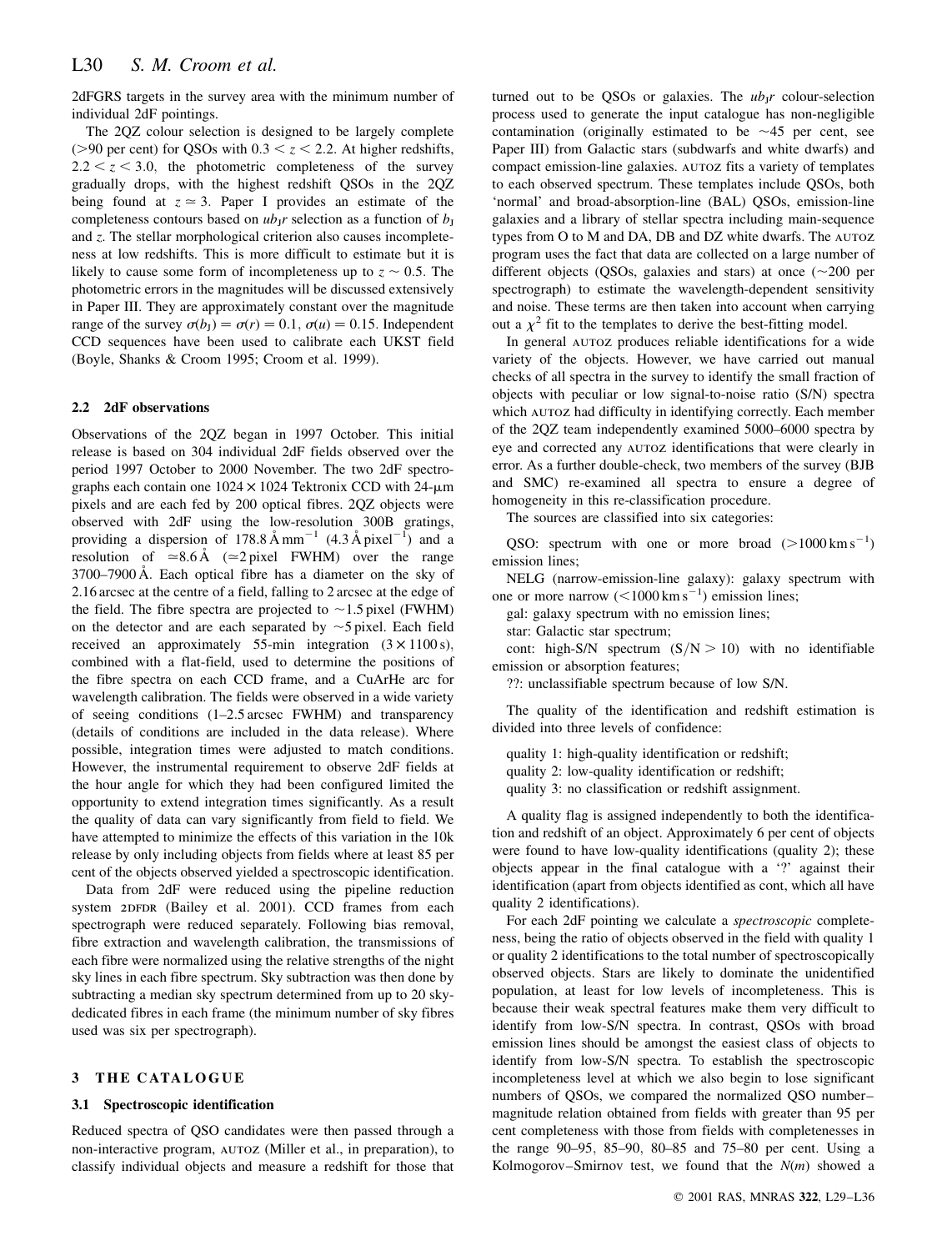

Figure 1. The coverage map for the 2QZ 10k catalogue (taken from Paper II). The grey-scale indicates the observational completeness as a function of position on the sky. The tiling pattern of 2dF pointings used to cover the survey area can be seen clearly from this figure.



Figure 2. The distribution of spectroscopic magnitude minus catalogue magnitude across a 2dF field for sources in the 10k catalogue. Contours are at  $\Delta$ mag = 0.2 intervals, the thick solid contour being at  $\Delta$ mag = 0 and the dashed line contours being at  $\Delta$ mag < 0.

significant difference (at the 99 per cent confidence level) for fields with lower than 85 per cent completeness.

We therefore chose to include only those fields with spectroscopic completenesses of 85 per cent or greater in this initial release. This corresponds to 233 2dF fields. The coverage provided by these fields is indicated in Fig. 1 (taken from Paper II). Note that many areas of sky have not yet received their full complement of 2dF pointings in the adaptive tiling strategy. As a result, the current survey exhibits a spatially dependent observational incompleteness. Hence, although these fields have 85 per cent or greater identification rate, there remains a still larger fraction of incompleteness owing to sources that have yet to be observed. The 2QZ coverage map shown in Fig. 1 (released in digital form as a survey product) can be used to account for this. This coverage map is produced by calculating the ratio of spectroscopically observed objects to input catalogue objects in each region defined by the intersection of 2dF pointings. This distribution is then pixelized using  $1 \times 1$  arcmin<sup>2</sup> pixels to produce a final observational completeness map.

Table 1. Composition of the 2QZ catalogue.

| Identification | Number | Ouality 1 | Quality 2 | Percentage |
|----------------|--------|-----------|-----------|------------|
| <b>QSO</b>     | 11 005 | 10689     | 316       | 53.4       |
| NELG           | 2104   | 2059      | 45        | 10.2       |
| star           | 5842   | 5081      | 761       | 28.4       |
| gal            | 44     | 37        |           | 0.2        |
| cont           | 108    |           | 108       | 0.5        |
| ??             | 1487   |           |           | 7.2        |
| Total          | 20590  | 17866     | 1237      |            |

We have also checked whether there is any variation in the catalogue over the area of one 2dF field. In Fig. 2 we plot the mean difference ( $\Delta$ mag) between the catalogue  $b<sub>J</sub>$  magnitude and a  $b<sub>J</sub>$ -band magnitude estimated from the spectroscopic data averaged over all the 2dF fields in the 10k catalogue (note that the averaging is carried out in flux, not magnitude). This is only a relative difference as the zero-points of the spectroscopic magnitudes are derived from the mean differences in each 2dF field. A positive  $\Delta$ mag indicates a spectroscopic magnitude that is fainter than the catalogue magnitude. We see that there is a deficit of flux at the edge of the field (particularly on the left side). This is probably due to residual errors that have not been completely accounted for by the 2dF astrometric model. This should not significantly affect the spatial distribution of QSOs in our sample, for two reasons. First, the tiling algorithm used to place the fields produces significant overlap so that any effect in a 2dF field area will be blurred out. Secondly, if we measure the identification rate as a function of field position, the only significant variation is at radii  $>0^{\circ}$ . On scales smaller than this the mean completeness is  $\approx$ 95 per cent. At the extreme edges of the field, radii  $>$ 0°.9, the mean completeness only drops to  $\simeq 87$  per cent. This variation in completeness, internal to 2dF fields, is of the same order as the variations in completeness between 2dF fields.

#### 3.2 10k catalogue description

Based on the criteria defined above, the initial release of the 2QZ catalogue contains entries for 20590 objects, including 11005 OSOs. The composition of the 10k catalogue as a function of spectroscopic class is given in Table 1. As defined by the fraction of objects with quality 1 or 2 classifications, the mean overall spectroscopic completeness of the catalogue is 93 per cent. The effective area of the survey (after correction for the observational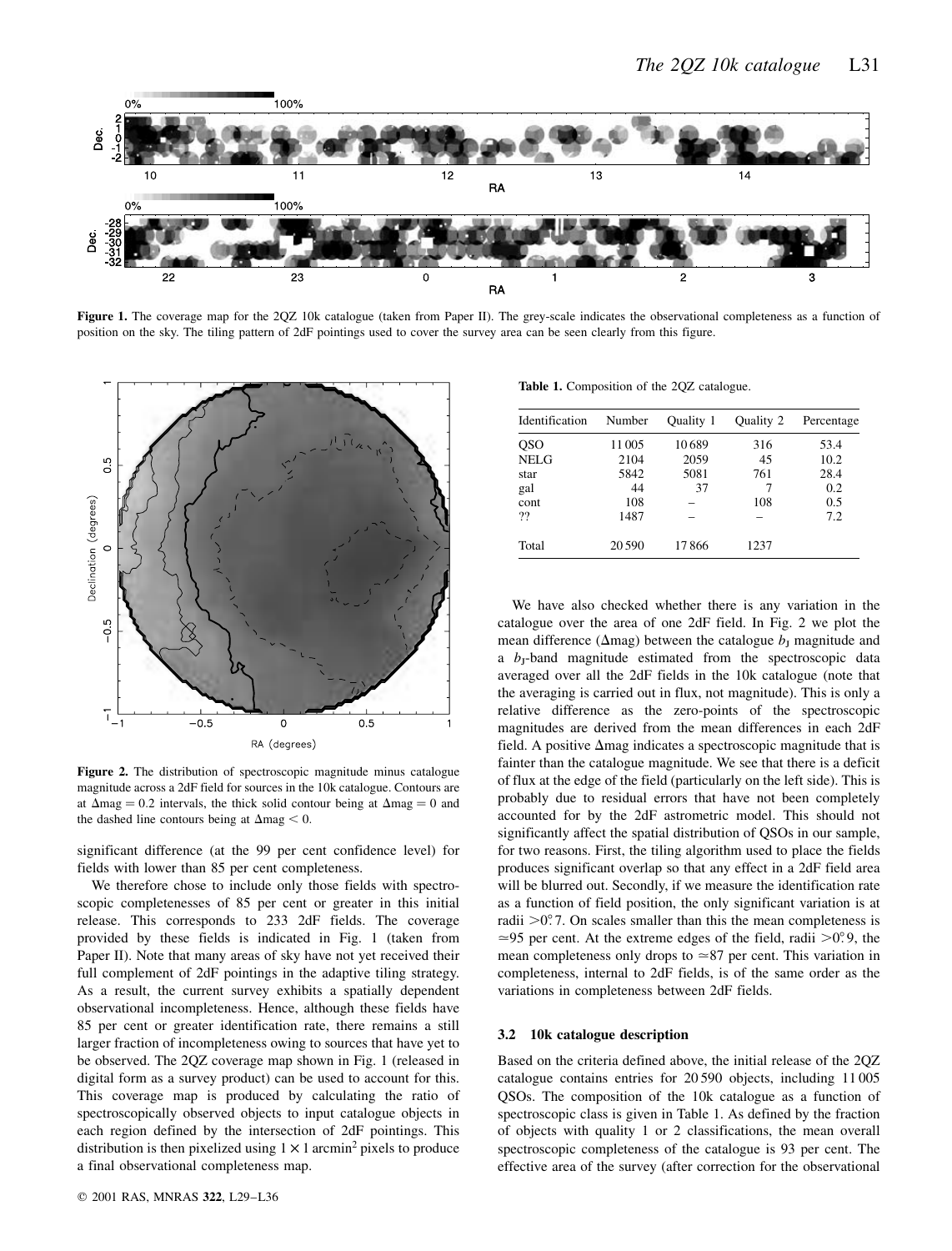

Figure 3. The number–magnitude and number–redshift distributions for the sources in the 10k catalogue. (a) The number–magnitude distribution for QSOs (filled circles), stars (crosses), NELGs (filled squares) and unidentified objects (open triangles). (b) The number-redshift distribution for QSOs (solid line) and NELGs (dotted line). No corrections for spectroscopic or photometric incompleteness are made in either figure.

|                     |  | Table 2. Format for the 2QZ catalogue. The format entries are based on the standard FORTRAN |  |  |  |  |  |
|---------------------|--|---------------------------------------------------------------------------------------------|--|--|--|--|--|
| format descriptors. |  |                                                                                             |  |  |  |  |  |

| Field             | Format       | Description                                                                               |
|-------------------|--------------|-------------------------------------------------------------------------------------------|
| Name              | a20          | IAU format object name                                                                    |
| RA                | i2 i2 f5.2   | RA J2000 (hh mm ss.ss)                                                                    |
| Dec               | a1i2 i2 f4.1 | Dec. J2000 ( $\pm$ dd mm ss.s)                                                            |
| RA                | f8.6         | RA J2000 (radians)                                                                        |
| Dec               | f9.6         | Dec. J2000 (radians)                                                                      |
| $b_{\rm L}$       | f5.2         | $b_{\text{I}}$ magnitude                                                                  |
| $u - b_{\rm I}$   | f5.2         | $u - b_1$ colour                                                                          |
| $b_1-r$           | f6.2         | $b_{\rm J} - r$ colour [including r upper limits as: $(b_{\rm J} - r_{\rm lim}) - 10.0$ ] |
| $N_{obs}$         | i1           | Number of observations                                                                    |
| Observation #1    |              |                                                                                           |
| $z_1$             | f5.3         | Redshift                                                                                  |
| $q_1$             | i2           | Identification quality $\times 10$ + redshift quality                                     |
| $ID_1$            | a11          | Identification                                                                            |
| $date_1$          | a8           | Observation date                                                                          |
| $fld_1$           | i4           | $2dF$ field number $\times 10 +$ spectrograph number                                      |
| $S/N_1$           | f6.2         | Signal-to-noise ratio in 4000–5000 Å band                                                 |
| Observation # 2   |              |                                                                                           |
| z <sub>2</sub>    | f5.3         | Redshift                                                                                  |
| $q_2$             | i2           | Identification quality $\times 10$ + redshift quality                                     |
| ID <sub>2</sub>   | a11          | Identification                                                                            |
| date <sub>2</sub> | a8           | Observation date                                                                          |
| $fld_2$           | i4           | $2dF$ field number $\times 10 +$ spectrograph number                                      |
| S/N <sub>2</sub>  | f6.2         | Signal-to-noise ratio in 4000-5000 Å band                                                 |
| $z_{\rm prev}$    | f5.3         | Previously known redshift (Véron-Cetty & Véron 2000)                                      |
| radio             | f6.1         | 1.4-GHz radio flux, mJy (NVSS)                                                            |
| X-ray             | f7.4         | X-ray flux, $\times 10^{-13}$ erg s <sup>-1</sup> cm <sup>-2</sup> (RASS)                 |
| dust              | f5.3         | $E(B - V)$ (Schlegel et al. 1998)                                                         |

incompleteness) is  $289.6 \text{ deg}^2$ . The distribution of sources as a function of  $b<sub>J</sub>$  magnitude is shown in Fig. 3(a). QSOs dominate the source counts at all but the brightest magnitudes. The QSOs show a smooth redshift distribution over the full range of the survey,  $0.1 < z < 3.0$ , with a maximum at the 2QZ median redshift  $z \sim$ 1.5 (Fig. 3b).

The released catalogue is available as an ASCII file from http://www.2dfquasar.org. It is also available from CDS (http://cdsarc.u-strasbg.fr/) and the electronic version of MNRAS on Synergy. The catalogue format is given in Table 2. The first part of a catalogue entry contains details from the input catalogue, such as position and magnitude. We note in particular that sources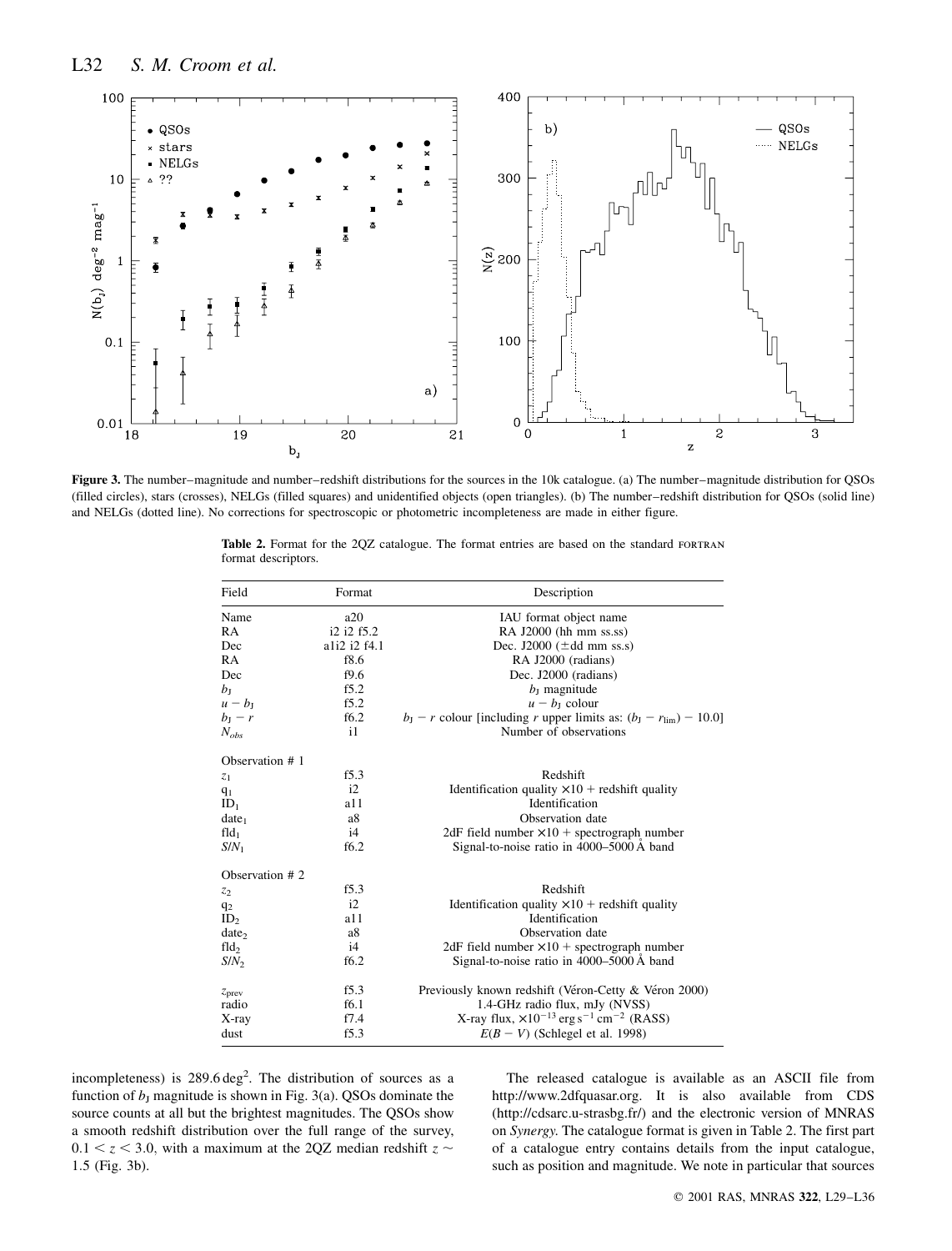which had only upper limits (i.e. non-detections) on the  $r$  plates are also included in the catalogue and have a listed  $b<sub>J</sub> - r$  colour. In this case the colour term is  $(b<sub>J</sub> - r<sub>lim</sub>) - 10$ , the -10 being used to differentiate upper limits from normal colours (objects with real r-band detections have colours in the range  $-1.4 <$  $b_1 - r < 3.4$ , while upper limits have  $b_1 - r < -9.8$ ). The input catalogue information is followed by details of observations and identifications. In a number of cases ( $\sim$ 1200 objects,  $\sim$ 5 per cent of the catalogue) we have two observations for a source. These are useful to assess the quality of the final catalogue (see below). The identification and redshift that we adopt are those with the lowest quality value (where the quality value is identification quality  $\times 10$  + redshift quality), and, if there are equal quality values, the highest S/N. In all cases the final adopted identification (ID) is listed as observation #1, with the lower quality observation being listed as observation #2. Finally we also include cross-matches to other selected data bases. Where a 2QZ source matches the position (to within 6 arcsec) of a previously known QSO or active galactic nucleus (AGN) in the catalogue of Véron-Cetty & Véron (2000), we include the previously known redshift. We also include radio fluxes at 1.4 GHz from the National Radio Astronomy Observatory (NRAO) Very Large Array (VLA) Sky Survey (NVSS: Condon et al. 1998) and X-ray fluxes from the ROSAT All Sky Survey (RASS: Voges et al. 1999, 2000), converting from RASS counts per second to flux (in  $erg s^{-1} cm^{-2}$ ) by multiplying by  $5.6 \times 10^{-12}$ . Lastly we include an estimate of the Galactic reddening  $E(B - V)$  to each source taken from the work of Schlegel, Finkbeiner & Davis (1998).

We do not distinguish between different NELG classifications (e.g. LINER, Seyferts) in the catalogue. Also, the spectral coverage provided by 2dF limits our ability to detect broad Mg II  $\lambda$ 2798 emission until  $z > 0.35$ . In some QSOs with 0.35 <  $z \le 0.5$ , broad Mg<sub>II</sub> is clearly detected with no corresponding broad H $\beta$  seen. Thus at lower redshifts,  $0.15 < z < 0.35$ , some objects classified as NELGs on the basis of a narrow  $H\beta$  line may exhibit broad Mg<sub>II</sub> below the blue limit of the 2dF spectral window. For QSOs with  $z > 1.6$ , AUTOZ fits both 'normal' and BAL QSO templates. Objects identified as BALs are indicated by 'QSO(BAL)' in the identification column. However, owing to the varied nature of BAL QSOs, this will not be a comprehensive list of BALs. A more detailed search for BALs has not yet been applied.

Within the objects that we classify as stars, in the main we only give classifications for white dwarfs (WDs). We do not attempt spectral classification of main-sequence stars. The  $\sim$ 1000 WDs are mostly DAs with strong broad hydrogen Balmer absorption lines. At low S/N these can be confused with A stars. Only detailed fitting of the temperature and gravity of these stars can easily resolve this issue, and this is beyond the scope of the present paper. As well as DAs we also find a number of DB and DO WDs which are dominated by neutral and singly ionized helium respectively. A small number of DZs are also found, with broad calcium H and K absorption. The only other stellar types that we classify are six emission-line stars with strong hydrogen Balmer emission which we classify as cataclysmic variable (CV), and WD+M dwarf binary systems which are denoted as DA/M. We note that our code has been designed primarily simply to identify an object as a star (and therefore not a QSO), and that a more detailed analysis would no doubt provide more accurate classifications. The above classifications are denoted within the catalogue in parentheses after the main stellar identification [e.g.  $star(DB)$ ,  $star(CV)$ ].

To allow others to carry out more detailed spectral analysis of both QSOs and other sources, spectra for all objects in the 2QZ 10k catalogue are provided as a primary data product in this release. This includes objects for which no identification could be made. Many of these are low-S/N spectra, but objects also remained unclassified for a number of other reasons. Occasionally a damaged fibre will produce fringing which shows up as a strong oscillation as a function of wavelength, rendering the underlying spectrum unusable. Also badly subtracted night sky emission (and in some cases moonlight) can sometimes seriously affect our ability to identify an object. The spectra are available in FITS format from the same location as the catalogue. Fig. 4 shows some example spectra from the 10k catalogue. Figs 4(a) and (b) are randomly selected QSO spectra. Figs  $4(c)$ –(f) show a range of peculiar spectra. Fig. 4(c) shows narrow emission lines implying a redshift of  $z = 0.350$  and broad emission lines suggesting a redshift of  $z = 2.111$ . This appears to be a superposition of a QSO and a NELG, and as such is a potential gravitational lens. Fig.  $4(d)$ shows the spectrum of a starburst  $+$  QSO, a less extreme version of the post-starburst object found in the cross-matching of the 2QZ and the NVSS by Brotherton et al. (1999). Fig. 4(e) is a rare carbon (DQ) white dwarf and Fig. 4(f) is a white dwarf-M dwarf binary system.

### 4 CATALOGUE OUALITY

#### 4.1 Identification

The overlap between the 2dF pointings has resulted in a number of objects in the 2OZ catalogue for which we have two independent 2dF observations. By comparing the identification/redshift estimates for different observations we can obtain an estimate of the reliability of the identification and accuracy of the redshift determination. For the 1019 objects with quality 1 or 2 identifications and more than one 2dF observations in fields included in the 10k catalogue, we find 87 with identifications that differ between the observations (excluding the five objects with identifications that changed from QSO to NELG but with the same redshift). This corresponds to a mis-identification rate of 8.5 per cent. If we restrict our attention to those objects with quality 1 identifications for both observations, this mis-identification rate drops to 3.8 per cent (34 objects with different classifications out of 889 objects).

The mis-identification rate amongst class 2 identifications is higher. If we directly compare the identifications for those objects with a quality 2 identification from both observations, we find eight objects with different identifications from a total sample of 22 objects; equivalent to a mis-classification rate of 36 per cent. Comparison between quality 1 observations and quality 2 observations gives similar results. Of the 108 objects given an identification quality of 1 in one observation and a quality of 2 in the other, 45 (42 per cent) changed their identification in the subsequent higher quality observation. Thus the reliability of quality 2 identifications is approximately 60 per cent.

A more quantitative measure of the quality of the spectrum (although not necessarily the reliability of the identification) is the S/N. If we restrict our comparison to objects where both spectra have  $S/N > 5$  per pixel, we find a overall mis-classification rate of 1.7 per cent (six objects out of 359).

#### 4.2 Redshift accuracy

We can also obtain an estimate of the reliability of the redshift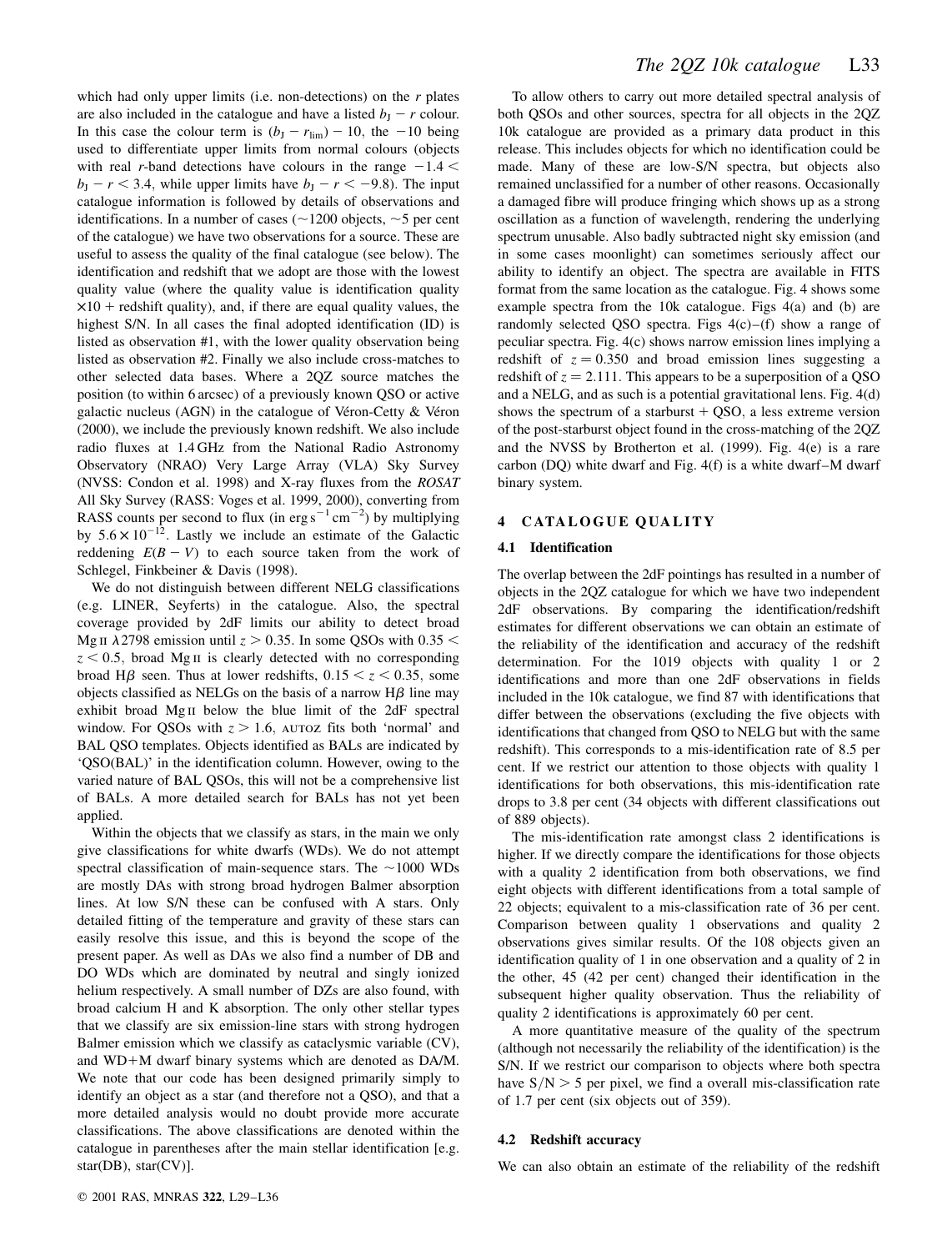

Figure 4. A selection of spectra taken from the 2OZ 10k catalogue. (a) and (b) show two randomly selected examples of OSO spectra; (c) shows a potential gravitational lens, with QSO emission lines at  $z = 2.111$  (dashed lines) and NELG emission lines at  $z = 0.350$  (dotted lines); (d) shows a QSO + starburst composite; (e) shows a DQ white dwarf with the molecular carbon (Swan) bands indicated; (f) shows a white dwarf–M dwarf binary, showing broad hydrogen Balmer absorption in the blue and TiO absorption bands in the red.

determination from these repeat observations. For all quality 1 and 2 QSO, NELG or galaxy identifications there are 21 cases (out of 602 objects) where the redshift estimate differs by more than 5 per cent between the different observations. The comparison between the redshifts obtained from the different observations is shown in Fig. 5. All objects with significantly different redshifts are classified as QSOs; in most cases the difference in the redshift estimate is caused by the incorrect identification of a single emission line seen in the OSO spectrum. In total there are 518 OSOs with two observations, thus the reliability rate for QSO redshifts is 97 per cent and effectively 100 per cent for NELGs and galaxies.

Excluding objects with incorrect redshifts owing to the misidentification of emission lines, the rms difference between the redshift measurements is 0.005.

We also compared our identifications with those objects that had been previously classified as QSOs. Based on positional matches with QSOs in the Véron-Cetty & Véron (2000) catalogue, we found that 331 objects in the 2QZ 10k catalogue had been previously identified as QSOs. These objects are flagged in the released catalogue (see Table 2). Of these, 305 were confirmed as QSOs by 2QZ. However, 33 QSOs were found to have redshifts that disagreed significantly between the 2QZ and previous estimates. Visual inspection of the 2QZ spectrum revealed that, in all but one case, the 2QZ redshift was secure (i.e. two or more strong emission lines correctly identified). The remaining 29 objects were not classified as QSOs in the 2QZ; these identifications included seven stars (two white dwarfs), four star?s, three NELGs, one cont, one cont?, one QSO? and 13 with unclassifiable spectra. Visual inspection of the quality 1 spectra confirmed the 2dF classification in all cases.

In summary, the comparison between independent observations of over 1000 objects in the 2QZ release (approximately 5 per cent of the catalogue) reveals the overall reliability of the identifications is over 90 per cent. For quality 1 classifications this figure is close to 97 per cent; for quality 2 classifications the reliability is approximately 60 per cent. The redshift reliability for QSOs is 97 per cent with an rms error in the redshift measurement of  $\sigma(z) = 0.0035.$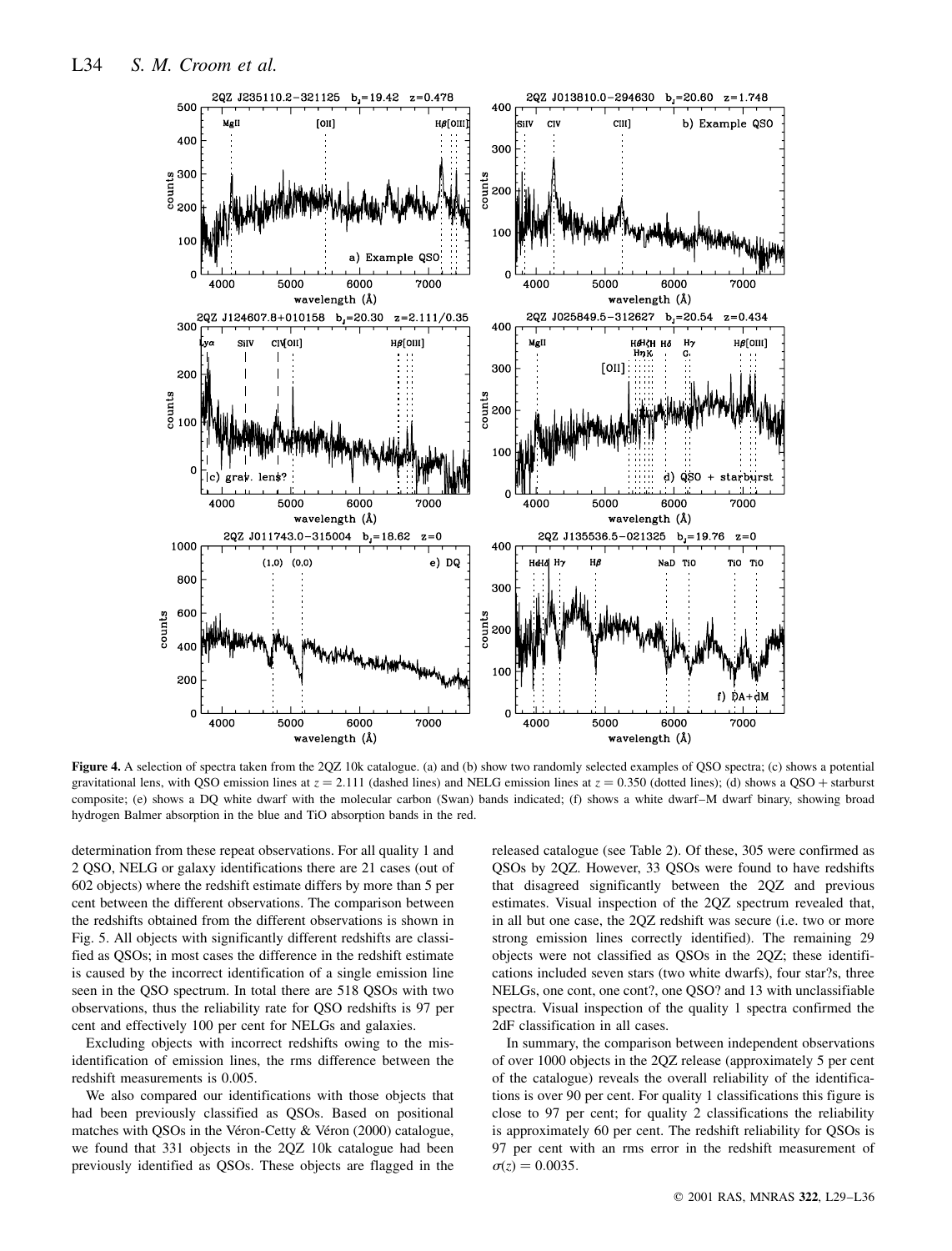

Figure 5. Comparison between redshifts obtained for different observations of the same object.



Figure 6. The optical QSO luminosity function derived from the 10k catalogue and the LBQS for an Einstein-de Sitter universe. Only QSOs with  $M_B < -23$  and  $0.3 < z < 2.3$  are included in this analysis.

#### 4.3 The 10k luminosity function

For completeness, we have also repeated the analysis of Paper I to derive a luminosity function (LF) of the QSOs in the 10k catalogue, including objects from the Large Bright Quasar Survey (LBQS: Hewett, Foltz & Chaffee 1995) at bright magnitudes. In total, 9633 QSOs with  $M_R < -23$  and 0.3  $\lt z < 2.3$  (8743 from the 2QZ and 890 from the LBQS) were used to obtain the binned LF for an Einstein-de Sitter universe  $(H_0 = 50 \text{ km s}^{-1} \text{ Mpc}^{-1})$ which is shown in Fig. 6.

We also fitted to this data set a two-power-law LF and pure luminosity evolution models with polynomial evolution in  $L^*$  such that  $L^*(z) \propto 10^{k_1 z + k_2 z^2}$ . The best-fitting model has  $\Phi^* = 0.2 \times$ 



**Figure 7.** Upper panel: derived number-magnitude,  $N(m)$ , relation for QSOs with  $M_B < -23$  and  $0.3 < z < 2.3$  in the 2QZ survey (filled dots) and the prediction from the best-fitting polynomial luminosity evolution model. The data have been corrected for photometric and spectroscopic incompleteness as in Paper I. Lower panel: observed number-redshift relation,  $N(z)$ , for the 2QZ QSOs with  $M_B < -23$  and  $0.3 < z < 2.3$ together with the prediction from the same model as in the upper panel. Here the model prediction has been corrected to take into account the survey incompleteness.

 $10^{-15}$  Mpc<sup>-3</sup> mag<sup>-1</sup>,  $\alpha = 3.28$ ,  $\beta = 1.08$ ,  $M_B^* = -21.45$ ,  $k_1 =$ 1.41 and  $k_2 = -0.29$  (see Paper I). However, even this best-fitting model is formally rejected at high significance (>99 per cent confidence) by the 2QZ data. A comparison between the 2QZ data set used in the LF anlaysis and the best-fitting model is shown in Fig. 7. This illustrates that, while the overall fit of the model to the data set is good, the cause of the disagreement is a sharp peak in the redshift distribution of 2QZ QSOs at  $z \approx 1.5$  which cannot be matched by the evolution model. This is likely to be caused by systematic variations in our ability to determine a QSO redshift.  $z \approx 1.5$  corresponds to the redshift where the C<sub>IV</sub> emission line moves into the observable wavelength range of 2dF. This strong emission line will increase the probability of obtaining a goodquality identification and redshift.

The new measurement of the QSO LF demonstrates that studies such as these are now limited by the systematic errors, rather than Poisson errors from small numbers of objects. When the completed catalogue is released, we will provide independent measurements of these systematic effects, which can be derived from measurements of the efficiency of our automated classification code. We note that a preliminary estimate of completeness as a function of  $b_1$  and redshift (used here and in Paper I) will be available electronically as part of the data release.

#### 5 DATA ACCESS

The 2QZ 10k catalogue and associated data products are available from http://www.2dfquasar.org along with basic tools to access